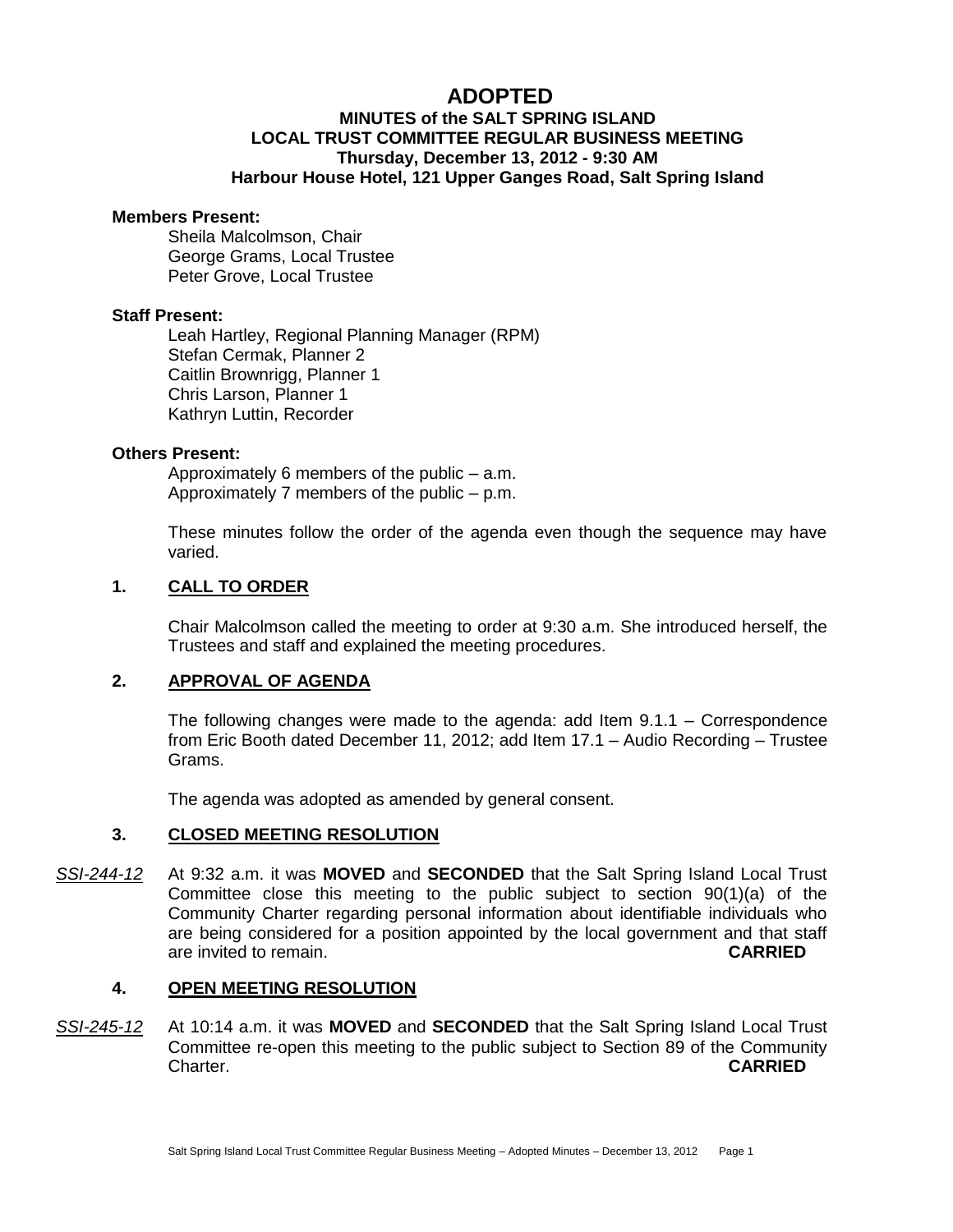# **5. RISE AND REPORT - none**

# **6. MINUTES AND RESOLUTIONS WITHOUT MEETING**

# **6.1 Draft Minutes of the SSI LTC Special Business Meeting of November 21, 2012**

The minutes were adopted as presented by general consent.

# **6.2 Draft Minutes of the SSI LTC Regular Business Meeting of November 22, 2012**

The following change was made: Item 9.1, after the sentence "The meeting reconvened at 1:15 p.m." add the words "The proposed bylaw was discussed and amended in the following ways:".

The minutes were adopted as amended by general consent.

# **6.3 Resolution Without Meeting Log Report – none**

# **7. BUSINESS ARISING FROM MINUTES**

# 7.**1 Follow-up Action List**

The list was reviewed.

# **8. REPORTS**

# **8.1 Work Program Top Priorities Report**

The report was reviewed.

# **8.2 Projects List**

The report was reviewed.

# **8.3 Development Application Summary Report**

The report was reviewed.

# **8.4 Applications with Status Report**

The report was reviewed.

# **8.5 Expense Report – Posted to November 30, 2012**

The report was reviewed.

The Chair called for a recess at 10:31 a.m. The meeting reconvened at 10:50 a.m.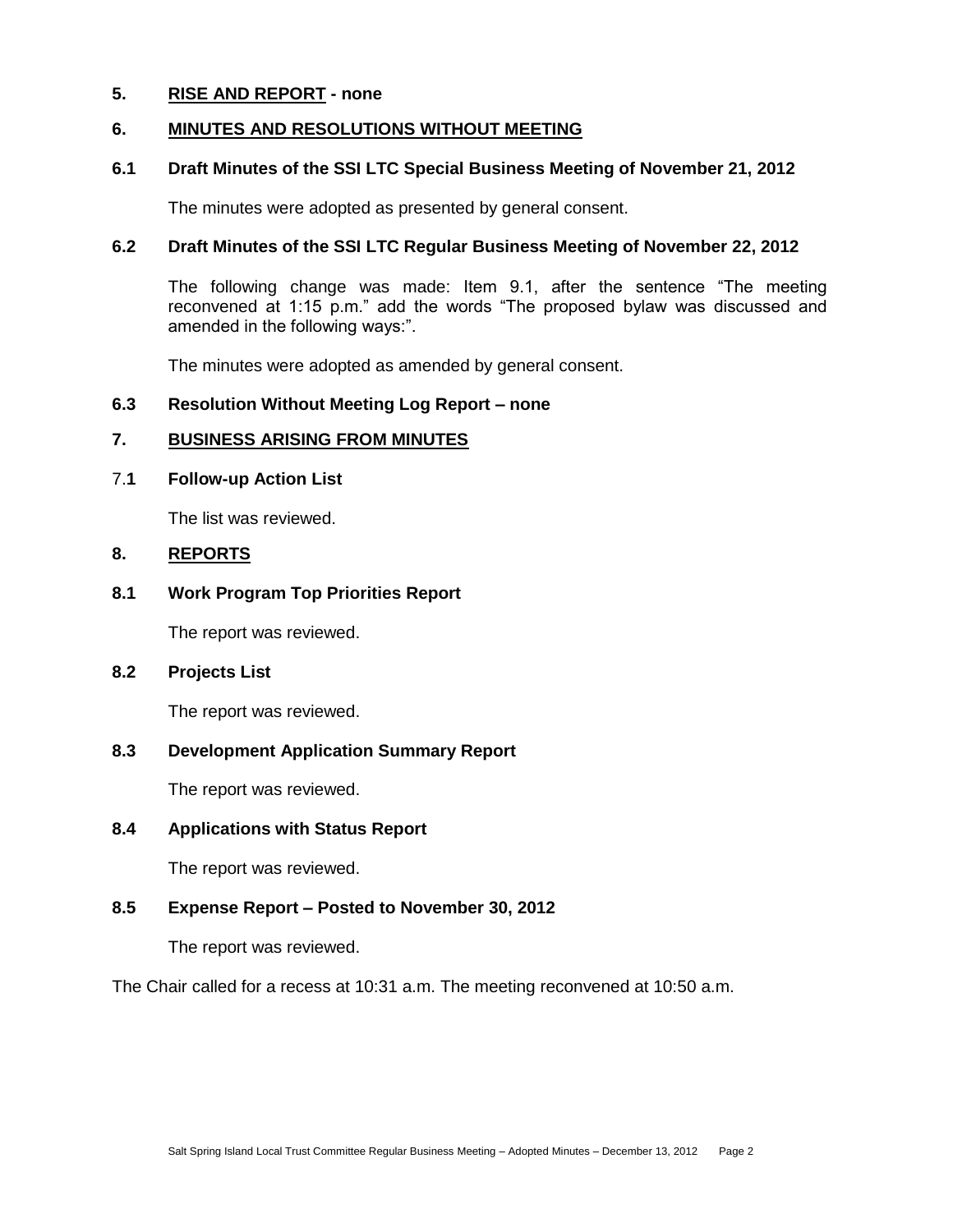# **9. LOCAL TRUST COMMITTEE PROJECTS**

# **9.1 Riparian Areas Regulation – Pilot Stream Mapping Feedback & Further Stream Mapping Considerations**

Planner Cermak reviewed the staff report dated December 4, 2012 regarding the results of advisory group and public feedback concerning the stream mapping and subsequent peer review of St. Mary Lake and Cusheon Lake Watersheds, as well as further stream mapping considerations for the Riparian Areas Regulation Designated Watersheds.

- *SSI-246-12* It was **MOVED** and **SECONDED** that the Salt Spring Island Local Trust Committee approve, in principle, stream mapping for all the Riparian Areas Regulation designated watersheds. **CARRIED**
- *SSI-247-12* It was **MOVED** and **SECONDED** that the Salt Spring Island Local Trust Committee approve the scope of work for further stream mapping within Riparian Areas Regulation designated watersheds as presented in the staff report dated December 4, 2012. **CARRIED**
- *SSI-248-12* It was **MOVED** and **SECONDED** that the Salt Spring Island Local Trust Committee request staff advice on drafting a Riparian Areas Regulation bylaw for the two watersheds already mapped. **CARRIED**

#### **9.1.1 Correspondence from Eric Booth dated December 11, 2012**

The correspondence relating to the Riparian Areas Regulation was received.

The Chair called for a recess at 11:49 a.m. The meeting reconvened at 12:10 p.m.

Chair Malcolmson welcomed the members of the public and thanked them for coming. She introduced the Trustees and staff and reviewed the audio recording practices. She acknowledged that the Local Trust Committee is meeting in the traditional territory of the Coast Salish People.

Items 9.2 and 9.3 were addressed following Item 15.3.

# **9.2 Industrial Task Force Implementation – Industrial Advisory Planning Commission (IAPC) Terms of Reference**

RPM Hartley reviewed the staff report dated December 4, 2012 regarding the Industrial Advisory Planning Commission member applications and Terms of Reference.

It was noted that in Appendix 1, item 10, "2012" should be replaced with "2013."

It was noted that in Appendix 1, the addition of a Mission Statement through the purpose section will be revisited at a future meeting, and Trustee Grams will work with staff on the language.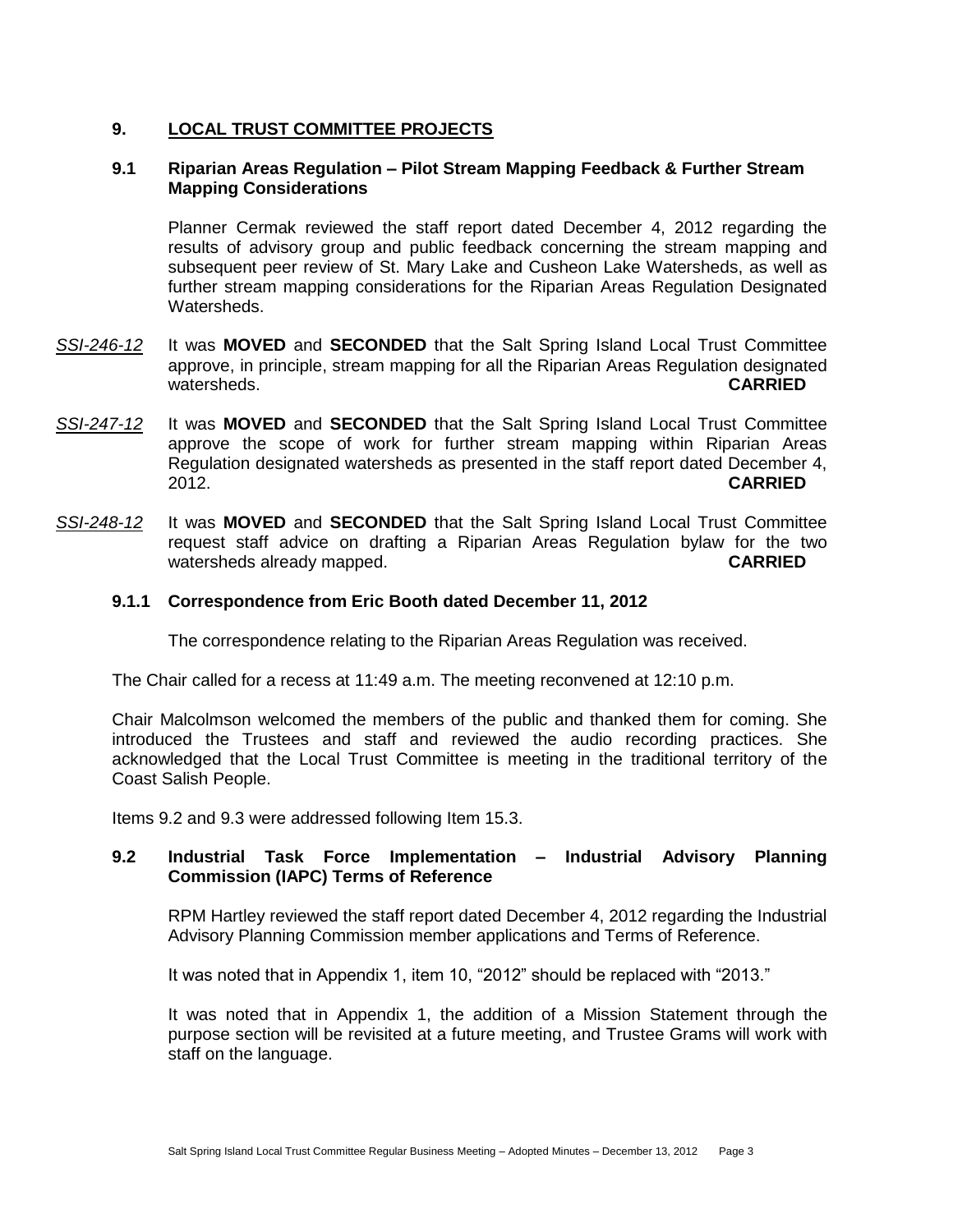- *SSI-249-12* It was **MOVED** and **SECONDED** that the Salt Spring Island Local Trust Committee approve the Industrial Advisory Planning Commission Terms of Reference as amended and dated December 4, 2012. **CARRIED**
- *SSI-250-12* It was **MOVED** and **SECONDED** that the Salt Spring Island Local Trust Committee establish the Industrial Advisory Planning Commission under Section 1(a)(2) of Salt Spring Island Local Trust Bylaw No. 427 for a term of one year from December 13, 2012. **CARRIED**
- *SSI-251-12* It was **MOVED** and **SECONDED** that the Salt Spring Island Local Trust Committee appoint the following persons for a one year term to the Industrial Advisory Planning Commission effective December 13, 2012: David Borrowman, Ken Byron, Dale Dow, Gordon Ellis, Catherine Griffiths, Nancy Krieg, John Tylee. **CARRIED**

# **9.3 Agricultural Land Reserve – Topical Issues in the ALR**

The Islands Trust briefing dated November 6, 2012 was received for information.

# **10. TRUSTEE REPORTS**

Trustee Grove reported that he attended meetings with: Rob Clarke, Chief Financial Officer of BC Ferries (by teleconference); Trustee Grams and Capital Regional District Director Wayne McIntyre regarding island governance issues; citizens regarding the Riparian Area Regulation; and advisory committee chairs regarding Advisory Committee Terms of Reference. He participated in filming for a Riparian Areas Regulation video and an appreciation lunch for the advisory committees. He mentioned the December 4 - 6 Trust Council meeting and the staff recognition awards.

Trustee Grams reported that he attended meetings with: constituents; the Ministry of Community**,** Sport and Cultural Development (CSCD) regarding island governance issues; advisory committee chairs regarding Advisory Committee Terms of Reference; the Advisory Planning Commission regarding rezoning application SS-RZ-2012.1 (151 Rainbow Rd). He participated in filming for a Riparian Areas Regulation video, an appreciation lunch for the advisory committees, and a Water Council event regarding St. Mary Lake. He mentioned the December 4 - 6 Trust Council meeting and the staff recognition awards, and noted another upcoming December 19 meeting with CSCD regarding island governance issues.

# **11. CHAIR'S REPORT**

Chair Malcolmson spoke of the December 4 – 6 Trust Council meeting and noted the staff recognition awards. She welcomed Chris Larson, a new planner at the Salt Spring Island office. She mentioned the call for every day photographs of islanders travelling on BC Ferries for possible use in the Islands Trust submission on BC coastal ferries, its deadline being December 20, 2012.

# **12. CRD DIRECTOR'S REPORT - none**

# **13. DELEGATIONS**

# **13.1 Dr. Varzeliotis – Restoring Respect for Civility and Rights**

Dr. Varzeliotis spoke to his delegation request and to his submission entitled "Trust Censorship: A Delegation to the December 13, 2012 SSI LTC meeting". He also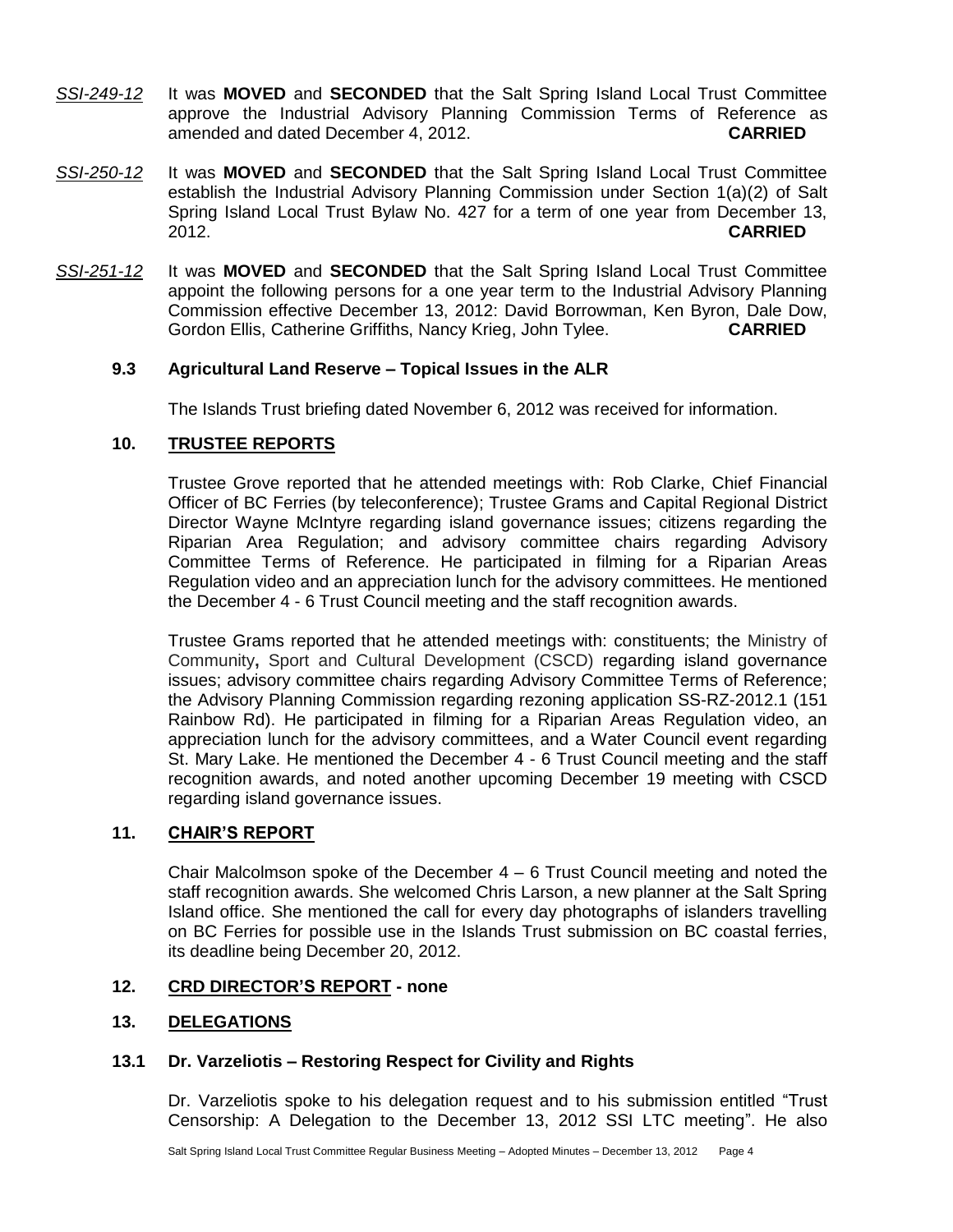referred to the December Trust Council meeting and Agricultural Land Commission presentation. He provided a second written submission titled "Tom's Town Hall Placard dated December 13, 2012."

# **14. TOWN HALL**

Chair Malcolmson opened the Town Hall at 12:31 p.m. and explained the guidelines. A member of the public expressed views on the call for photographs of islanders using BC Ferries vessels.

# **15. APPLICATIONS, PERMITS, BYLAWS AND REFERRALS**

# **15.1 SS-HAP-2012.1 – M. Ogilvie – 125A & 125B Rainbow Road – Heritage Alteration Permit**

RPM Hartley reviewed the staff report dated December 5, 2012 regarding a Heritage Alteration Permit as part of developing this site located within Heritage Conservation Area 1 – Ganges Village Core.

The applicant was present and spoke to the application.

*SSI-252-12* It was **MOVED** and **SECONDED** that the Salt Spring Island Local Trust Committee approve issuance of Heritage Alteration Permit SS-HAP-2012.1 (M. Ogilvie, 125 Rainbow Road). **CARRIED**

> The following topic was suggested for a future agenda item: Delegation Authority for Heritage Alteration Permits.

# **15.2 SS-DP-2012.4 – S. Moore – 149 Fulford-Ganges Road – Development Permit Area 3, Shoreline Stabilization**

Planner Brownrigg reviewed the staff report dated November 23, 2012 regarding the application to construct shoreline stabilization works in place of existing shoreline stabilization.

A representative from Ganges Harbour Properties Ltd. was present and spoke to the application.

*SSI-253-12* It was **MOVED** and **SECONDED** that the Salt Spring Island Local Trust Committee refer Development Permit SS-DP-2012.4 (Ganges Harbour Properties Ltd/149 Fulford Ganges Road Lot 1, District Lot 318, and Section 1, Range 4 East, North Salt Spring Island, Cowichan District, Plan 39259) to the Advisory Environment Committee. **CARRIED**

#### **15.3 SS-RZ-2012.3 – R.S. & B. Aust – 1415 & 1429 Fulford-Ganges Road – Official Community Plan Amendment & Rezoning**

Planner Brownrigg reviewed the staff report dated November 22, 2012 regarding the proposal to amend the Land Use Bylaw and the Official Community Plan to permit a wider range of uses on the subject properties.

The applicant was present and spoke to the application.